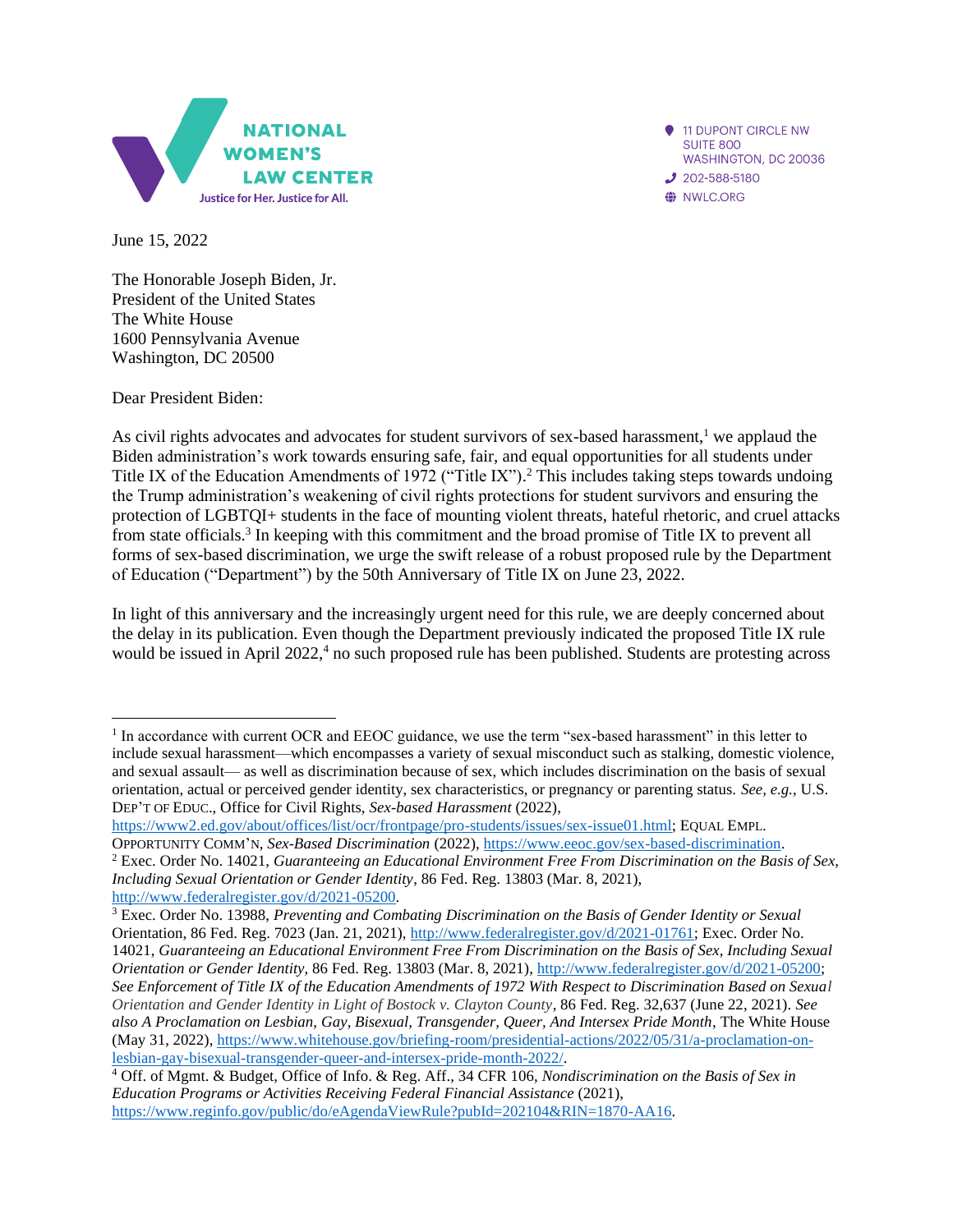the country, demanding that their schools meaningfully address sex-based harassment;<sup>5</sup> they are in desperate need of Title IX's full protections. The proposed rule is critical to begin the regulatory process for undoing the harmful changes made to the Title IX rule in 2020 ("the 2020 Rule"), and to address mounting threats to LGBTQI+ students and school communities. While sex-based harassment in schools remains pervasive, the 2020 Rule pushes schools to ignore many instances of sex-based harassment, leaving scores of survivors without recourse, and imposes overly prescriptive and unfair grievance procedures that are harmful to student survivors, that deter reporting, and that are not required for any other type of school disciplinary proceeding. <sup>6</sup> These harms especially fall on women and girls of color, disabled survivors, LGBTQI+ survivors, and pregnant and parenting survivors, all of whom face stereotypes casting them as less credible when they report sexual misconduct.

It is also increasingly urgent to clarify Title IX's protections for LGBTQI+ students in the face of escalating threats to their well-being, safety, and educational opportunities. It has been well-documented that LGBTQI+ students experience widespread discrimination in schools,<sup>7</sup> including high rates of harassment, violence, and discriminatory discipline.<sup>8</sup> In recent months, state lawmakers and officials across the country have enacted unprecedented laws and policies—grossly inconsistent with Title IX banning students from school restrooms and sports, censoring discussion of their very existence, and punishing adults who seek to help protect their health and safety.<sup>9</sup> Already we have seen teachers fired, students ejected from teams, yearbooks and library books pulled from circulation.<sup>10</sup> Most concerning, we are now seeing escalating violent rhetoric, threats, and actions directed at LGBTQI+ youth and adults who support them—from death threats to school leaders, to calls for violence outside family-friendly

<sup>8</sup> GLSEN, *The 2019 National School Climate Survey: The Experiences of Lesbian, Gay, Bisexual, Transgender, and Queer Youth in Our Nation's Schools*, 28, (2020), [https://www.glsen.org/research/2019-national-school-climate](https://www.glsen.org/research/2019-national-school-climate-survey)[survey](https://www.glsen.org/research/2019-national-school-climate-survey) (In a 2019 national survey of LGBTQ+ students, an overwhelming majority (81.0%) were verbally harassed because of their sexual orientation, gender expression, or gender identity, and more than one in three (35.1%) reported that they were verbally harassed often of frequently. Over one-third (34.2%) of LGBTQ+ students were shoved, pushed, or otherwise physically harassed because of their sexual orientation, gender expression, or gender.). <sup>9</sup> *See* ACLU, *Legislation Affecting LGBTQ Rights Across the Country*, [https://www.aclu.org/legislation-affecting](https://www.aclu.org/legislation-affecting-lgbtq-rights-across-country)[lgbtq-rights-across-country](https://www.aclu.org/legislation-affecting-lgbtq-rights-across-country) (last visited June 9, 2022). For example, five states have recently adopted new laws censoring classroom discussions; 18 have enacted laws banning students from school sports; one has enacted a law barring students from school restrooms; and five states have enacted laws or announced policies that could threaten educators and school health staff with punishment for facilitating or failing to "report" that they have accessed gender-affirming medical care.

<sup>5</sup> Brooke Migdon, Campus Protests Around Sexual Assault Look Different This Year, THE HILL (Feb. 9, 2022), [https://thehill.com/changing-america/respect/equality/593592-campus-protests-around-sexual-assault-look-different](https://thehill.com/changing-america/respect/equality/593592-campus-protests-around-sexual-assault-look-different-this/;)[this/;](https://thehill.com/changing-america/respect/equality/593592-campus-protests-around-sexual-assault-look-different-this/;) Maria Carrasco, *Students Gather in Washington to Protest Sexual Assault*, INSIDE HIGHER ED (Oct. 7, 2021), [https://www.insidehighered.com/news/2021/10/07/groups-deliver-edactnow-petition-education-department.](https://www.insidehighered.com/news/2021/10/07/groups-deliver-edactnow-petition-education-department) <sup>6</sup> Dep't of Educ., *Nondiscrimination on the Basis of Sex in Education Programs or Activities Receiving Federal Financial Assistance*, 85 Fed. Reg. 30026 (May 19, 2020), [https://www.federalregister.gov/d/2020-10512.](https://www.federalregister.gov/d/2020-10512) <sup>7</sup> *See, e.g.*, Valerie A. Earnshaw, et al., *LGBTQ Bullying: Translating Research to Action in Pediatrics*, 1 PEDIATRICS 140 (2017); Movement Advancement Project, *Bans on Transgender Youth Participation in Sports*, 2022, [https://www.lgbtmap.org/equality-maps/sports\\_participation\\_bans.](https://www.lgbtmap.org/equality-maps/sports_participation_bans)

<sup>10</sup> *See, e.g.*, Daniel Villarreal, *Teachers Are Already Getting Fired, Resigning, and Speaking Out Against Don't Say Gay Movement*, LGBTQ NATION (May 20, 2022)[, https://www.lgbtqnation.com/2022/05/teachers-already-getting](https://www.lgbtqnation.com/2022/05/teachers-already-getting-fired-resigning-speaking-dont-say-gay-movement/)[fired-resigning-speaking-dont-say-gay-movement/;](https://www.lgbtqnation.com/2022/05/teachers-already-getting-fired-resigning-speaking-dont-say-gay-movement/) Dan Tracer, *A Teacher Was Fired For Helping a Bullied Queer Teen. Now His Students are Raising Hell,* QUEERTY\* (May 11, 2022)[, https://www.queerty.com/teacher-fired](https://www.queerty.com/teacher-fired-helping-bullied-queer-teen-now-students-raising-hell-20220511)[helping-bullied-queer-teen-now-students-raising-hell-20220511;](https://www.queerty.com/teacher-fired-helping-bullied-queer-teen-now-students-raising-hell-20220511) Associated Press, *Florida School Yearbook on Hold After Students Protest Don't Say Gay Bill in Photos,* CBS NEWS (May 10, 2022),

[https://www.cbsnews.com/news/florida-yearbook-dont-say-gay-bill-students-protest/;](https://www.cbsnews.com/news/florida-yearbook-dont-say-gay-bill-students-protest/) Olivia Krauth, *Over Pleas of Families, Kentucky Bill Barring Transge*nder *Girls from Girls Teams Advances,* LOUISVILLE COURIER JOURNAL (Feb. 11, 2022)[, https://www.courier-journal.com/story/news/politics/ky-general-assembly/2022/02/10/kentucky](https://www.courier-journal.com/story/news/politics/ky-general-assembly/2022/02/10/kentucky-bill-banning-transgender-girls-girls-teams-advances/6720231001/)[bill-banning-transgender-girls-girls-teams-advances/6720231001/.](https://www.courier-journal.com/story/news/politics/ky-general-assembly/2022/02/10/kentucky-bill-banning-transgender-girls-girls-teams-advances/6720231001/)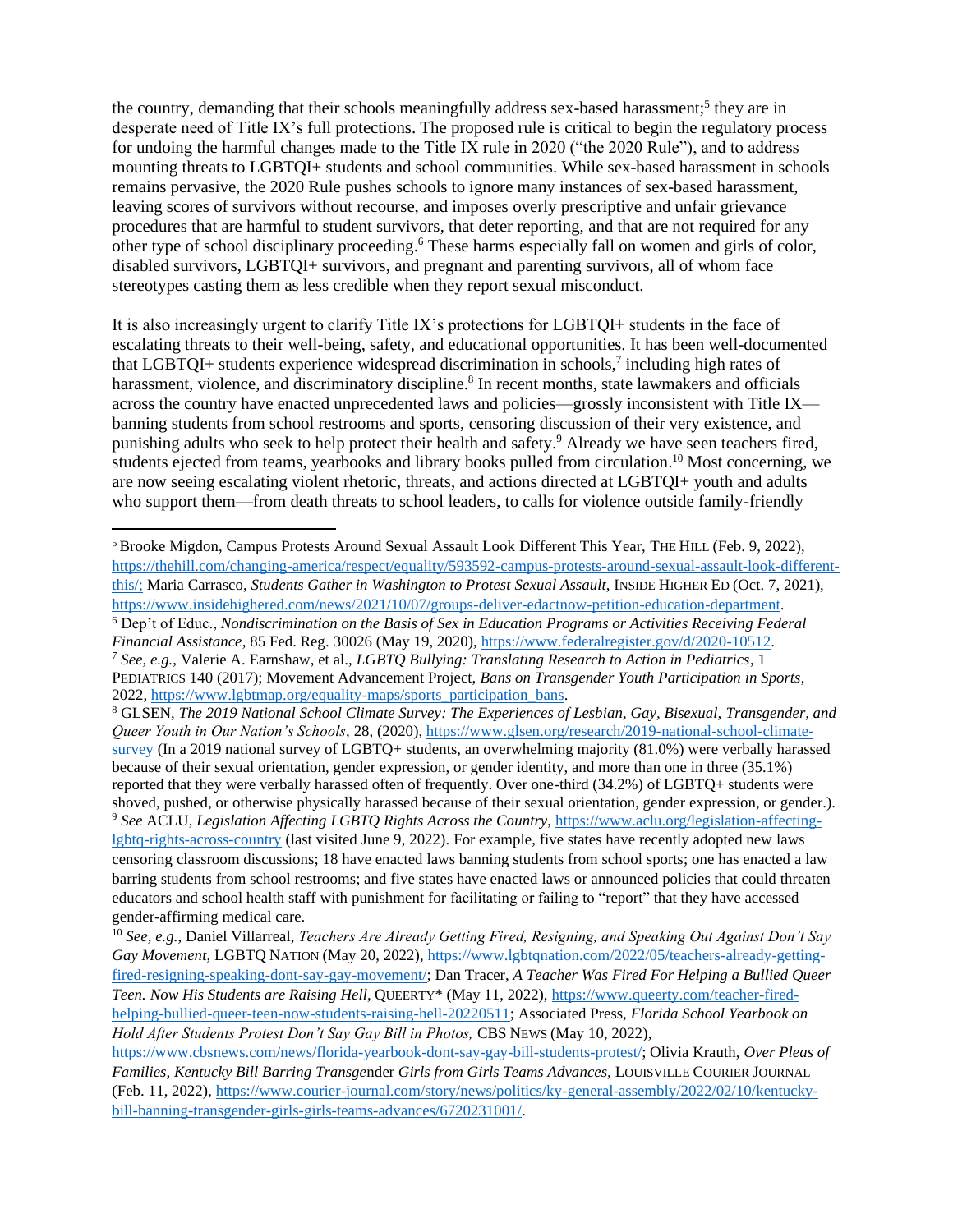Pride events, to a town virtually shut down by bomb threats expressly linked to the opening of a Title IX harassment investigation.<sup>11</sup> LGBTOI+ students desperately need a strong rule that codifies the law's protection against all forms of anti-LGBTQI+ discrimination and schools' responsibility to take action to protect them.

Finally, at a time when reproductive rights are under attack, pregnant and parenting students are at risk of experiencing even more barriers to completing their education. Pregnant and parenting students need stronger protections under Title IX to combat the levels of discrimination and harassment they face.<sup>12</sup> Stronger Title IX protections must include lactation accommodations, reasonable modifications to their education programs, and clear grievance procedures for reported pregnancy discrimination.

It has been a year since the Department held public hearings on Title IX, yet we are still waiting for the administration to move forward in ensuring protection of student survivors, LGBTQI+ students, and pregnant and parenting students by releasing a proposed Title IX rule. <sup>13</sup> Not only does delay increase the number of survivors who will suffer because the 2020 Rule remains in place until changes to it are finalized, but it also threatens the purpose and significance of Title IX as its  $50<sup>th</sup>$  anniversary approaches.

A celebration of 50 years of Title IX's promise to end discrimination on the basis of sex in education will ring hollow if the Department has failed to act to make good on that promise by moving forward in undoing a rule premised on offensive and sexist stereotypes about sex-based harassment. The Department should restore broad protections for student survivors, commit to ending sex-based harassment and support pregnant and parenting students, solidify its commitment to supporting LGBTQI+ students, and honor 50 years of Title IX by releasing a proposed Title IX rule before June 23. Thank you for your consideration of our call for the prompt release of the Title IX rule in order to protect against sex discrimination in schools. If you have any questions about this letter, please contact Emily Martin [\(emartin@nwlc.org\)](mailto:emartin@nwlc.org), Shiwali Patel [\(spatel@nwlc.org\)](mailto:spatel@nwlc.org), or Hunter Iannucci [\(hiannucci@nwlc.org\)](mailto:hiannucci@nwlc.org).

Sincerely,

National Women's Law Center, *joined by*

## **National Organizations**

American Association of University Women American Atheists American Federation of Teachers Athlete Ally Autistic Self Advocacy Network Bazelon Center for Mental Health Law Center for Disability Rights

<sup>11</sup> *See*, *e.g.*, Kathryn Joyce & Ben Lorber, *Self-described "Christian fascist" movement is trying to sabotage LGBTQ Pride Month Last weekend's vicious episode in Dallas wasn't isolated — it was part of a coordinated far-right assault*, SALON (June 9, 2022), [https://www.salon.com/2022/06/09/exclusive-self-described-christian-fascist](https://www.salon.com/2022/06/09/exclusive-self-described-christian-fascist-movement-is-trying-to-sabotage-lgbtq-pride-month)[movement-is-trying-to-sabotage-lgbtq-pride-month;](https://www.salon.com/2022/06/09/exclusive-self-described-christian-fascist-movement-is-trying-to-sabotage-lgbtq-pride-month) Judith Retana & Gilat Melamed, *'Violent threats' prompt Apex to pull Drag Queen Story Hour from Pride Festival,* WNCN (June 8, 2022), [https://www.cbs17.com/news/violent](https://www.cbs17.com/news/violent-threats-prompt-apex-to-pull-drag-queen-story-hour-from-pride-festival)[threats-prompt-apex-to-pull-drag-queen-story-hour-from-pride-festival;](https://www.cbs17.com/news/violent-threats-prompt-apex-to-pull-drag-queen-story-hour-from-pride-festival) Deneen Smith, *Kiel school district cancels in-person classes after threats surface related to transgender rights controversy*, WI PUBLIC RADIO (May 27, 2022), [https://www.wpr.org/kiel-school-district-cancels-person-classes-after-threats-surface-related-transgender-right.](https://www.wpr.org/kiel-school-district-cancels-person-classes-after-threats-surface-related-transgender-right) <sup>12</sup> Nat'l Women's Law Ctr., *Let Her Learn: Stopping Pushout For Girls Who are Pregnant or Parenting* (2017), [https://nwlc.org/resources/stopping-school-pushout-for-girls-who-are-pregnant-or-parenting/.](https://nwlc.org/resources/stopping-school-pushout-for-girls-who-are-pregnant-or-parenting/)

<sup>13</sup> Dep't of Educ., Office for Civil Rights, *Title IX Public Hearing* (June 7-11, 2021), [https://web.cvent.com/event/ba5eef74-8f35-4a4e-b0a7-1f047fe033bc/summary.](https://web.cvent.com/event/ba5eef74-8f35-4a4e-b0a7-1f047fe033bc/summary)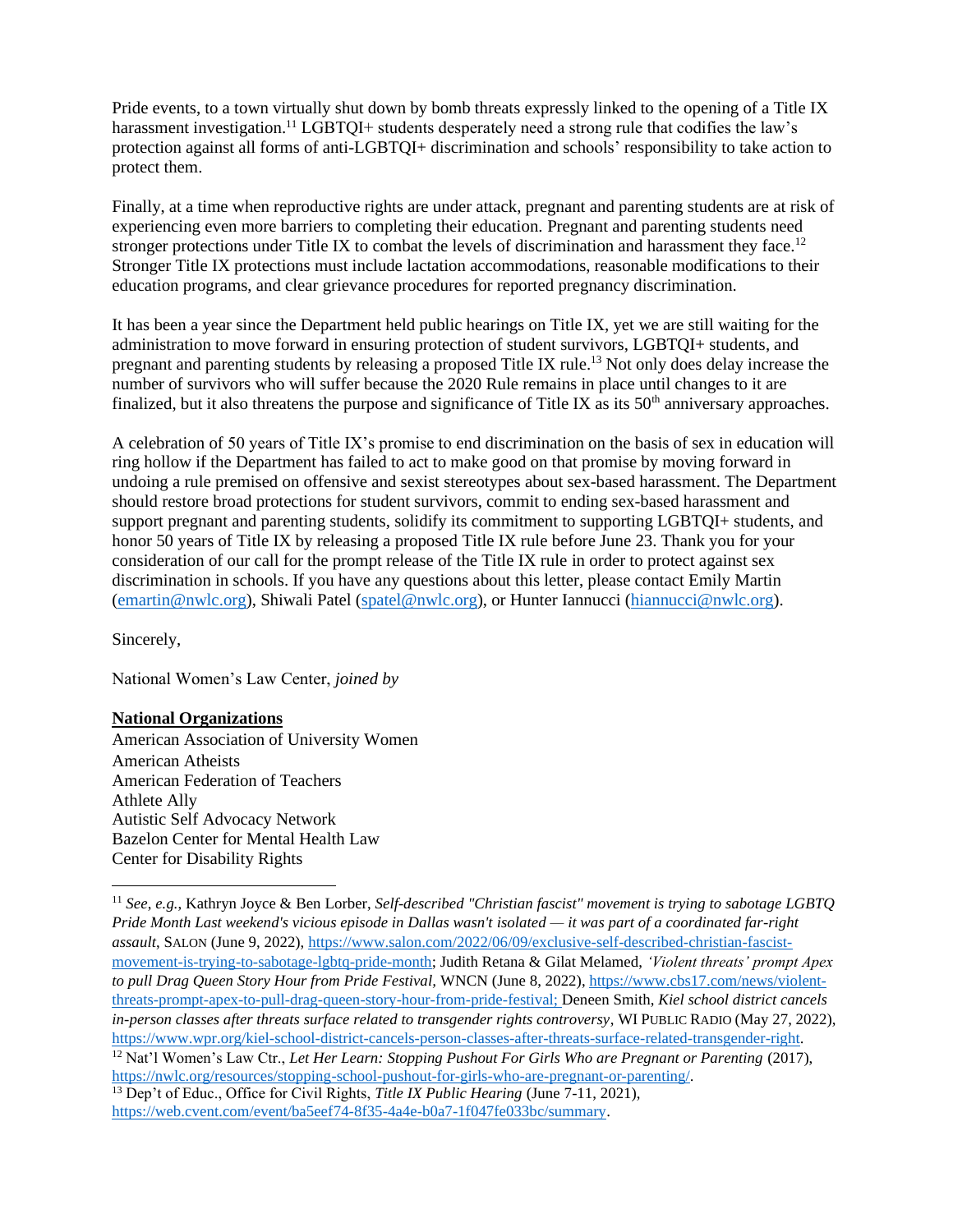Center for LGBTQ Economic Advancement & Research (CLEAR) CenterLink: The Community of LGBT Centers Clearinghouse on Women's Issues COLAGE Diversity Center of Oklahoma Inc. EducateUS: SIECUS In Action End Rape On Campus Equal Rights Advocates Equality Federation The Every Voice Coalition Faculty Against Rape Family Equality Feminist Majority Foundation Fierberg National Law Group FORGE, Inc. Futures Without Violence Garden of Peace, Inc. The GenderCool Project Girls Inc. GLBTQ Legal Advocates & Defenders (GLAD) GLMA: Health Professionals Advancing LGBTQ Equality GLSEN Healthy Teen Network Human Rights Campaign It's On Us Japanese American Citizens League Jewish Women International (JWI) Keshet Know Your IX, Advocates for Youth Lambda Legal Leadership Conference on Civil and Human Rights League of United Latin American Citizens (LULAC) Legal Momentum, the Women's Legal Defense and Education Fund Many Voices Movement Advancement Project National Alliance for Partnerships in Equity National Alliance to End Sexual Violence National Association of Councils on Developmental Disabilities National Black Justice Coalition National Center for Transgender Equality National Council of Jewish Women National Education Association National LGBTQ Task Force National Network to End Domestic Violence National Organization for Women National Partnership for Women & Families National Survivor Network National Women's Political Caucus New York Transgender Advocacy Group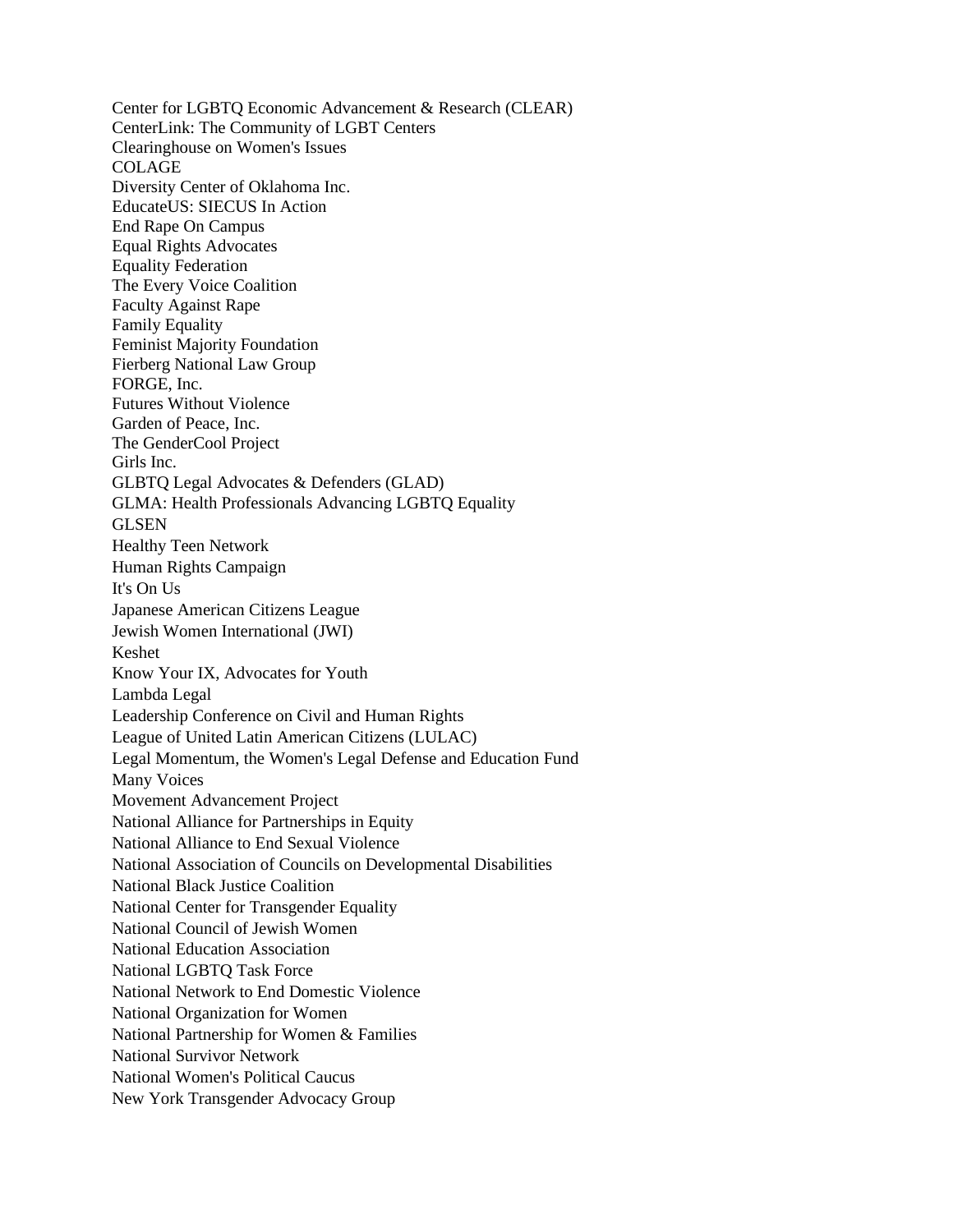PFLAG National Planned Parenthood Federation of America Public Advocacy for Kids (PAK) Public Counsel Public Justice SAGE Society of Women Engineers SPLC Action Stop Sexual Assault in Schools Trans Lifeline TransActive Gender Project TransFamily Support Services Transgender Legal Defense & Education Fund, Inc. The Trevor Project U.S. Breastfeeding Committee Ujima Inc., The National Center on Violence Against Women in the Black Community Union for Reform Judaism URGE: Unite for Reproductive & Gender Equity ValorUS Victim Rights Law Center Voice in Sport Whitman-Walker Institute Women's Sports Foundation YWCA USA

## **State and Local Organizations**

Ace and Aro Alliance of Central Ohio Adair Co. GLBT Center Advocate Safehouse Project Advocates of Ozaukee Affirmations Arianna's Center Arizona Coalition to End Sexual and Domestic Violence Arkansas Black Gay Men's Forum Arkansas Coalition Against Sexual Assault Arkansas' Little Rock Black Pride Black & Beyond the Binary Collective The Blue Bench Borderland Rainbow Center The Bridge International Brilliancy Counseling Brooklyn Community Pride Center CAMP Rehoboth Community Center Casa Ruby Center for Domestic Peace The Center Project Peace Central Oregon Trans Health Coalition Chicago Alliance Against Sexual Exploitation (CAASE) The Children's Agenda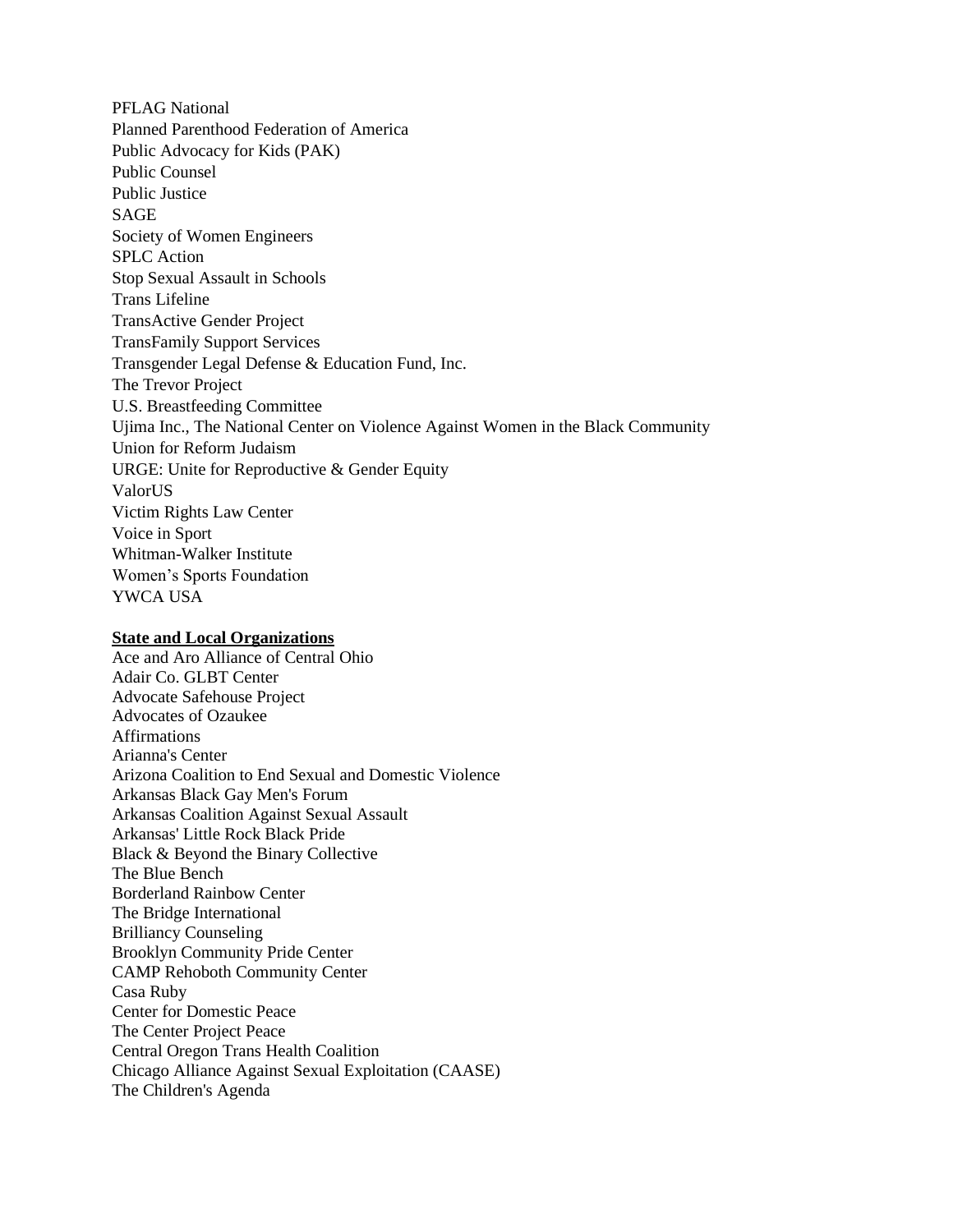Colorado Coalition Against Sexual Assault Colors+ Compass LGBTQ Community Center Day One Diverse & Resilient DOVE East Bay Queer Healing Arts Center Eastern PA Trans Equity Project Education Law Center-PA Embrace Services, Inc. Equality California The Equality Crew Equality Delaware Equality Florid Equality Illinois Equality Ohio Equality South Dakota Equality Texas Equality Utah Equality Virginia Equality Maine The Equi Institute Equitas Health Fair Wisconsin Fairness Campaign Family Advocates Family Guidance Center First Haven Florida Council Against Sexual Violence Freedom Oklahoma The GA Coalition Against Domestic Violence Gay City: Seattle's LGBTQ Center Georgia Equality Great Lakes Bay Pride **GSAFE** HAVEN, Inc. Hetrick-Martin Institute Hugh Lane Wellness Foundation Illinois Families for Public Schools Iowa Coalition Against Sexual Assault Kansas Breastfeeding Coalition Lancaster LGBTQ+ Coalition Law Foundation of Silicon Valley Lexington Pride Center The LGBT Center of Greater Reading LGBT Center of SE Wisconsin LGBTQ Allyship LGBTQ Center of Bay County, Inc.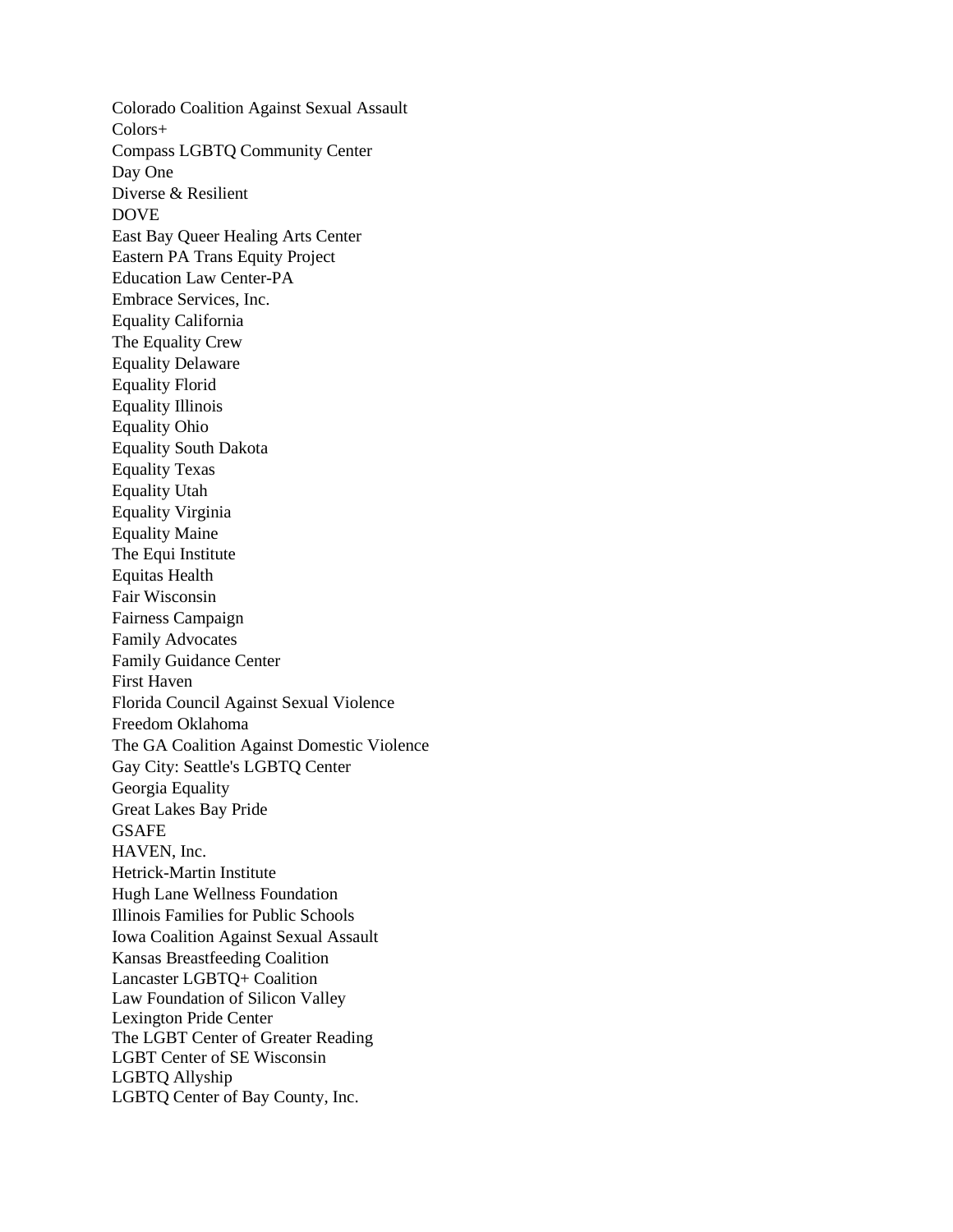LGBTQ Center of Durham The LGBTQ Community Center of Southern Nevada LGBTQ Foundation of Kansas LGBTQ+ Allies Lake County Los Angeles LGBT Center Love on a Mission Maine Coalition Against Sexual Assault Maryland Coalition Against Sexual Assault Mazzoni Center Men Stopping Violence, Inc. Michigan Organization on Adolescent Sexual Health (MOASH) Michigan Teacher of the Year Network Pacific Pride Foundation Pennsylvania Coalition Against Rape PFLAG Mt. Horeb Pittsburgh Equality Center Pride Center of Terre Haute Inc. Pride Center San Antonio Pride Community Center, Brazos Valley Project Hope of Gunnison Valley Project Safeguard Promise Place Pueblo Rape Crisis Services Rainbow Center Rainbow Health Minnesota Rainbow Rose Center Rape Crisis Center Renew, Inc. Response: Help for Survivors of Domestic and Sexual Abuse Rocky Mountain Victim Law Center Safeguarding American Values for Everyone Seacoast Outright Sexual Assault Crisis Center Sexual Harassment & Rape Prevention Program (SHARPP) Shoals Diversity Center South Dakota Coalition Ending Domestic and Sexual Violence Stepping Stones, Inc. Stonewall Alliance of Chico The Source LGBT+ Center Sussex Pride Tennessee Equality Project Texas Association Against Sexual Assault The T.R.A.N.S. Program Trans Maryland Trans Minors Rights Trans Queer Pueblo Transformation Project Transgender Education Network of Texas (TENT)